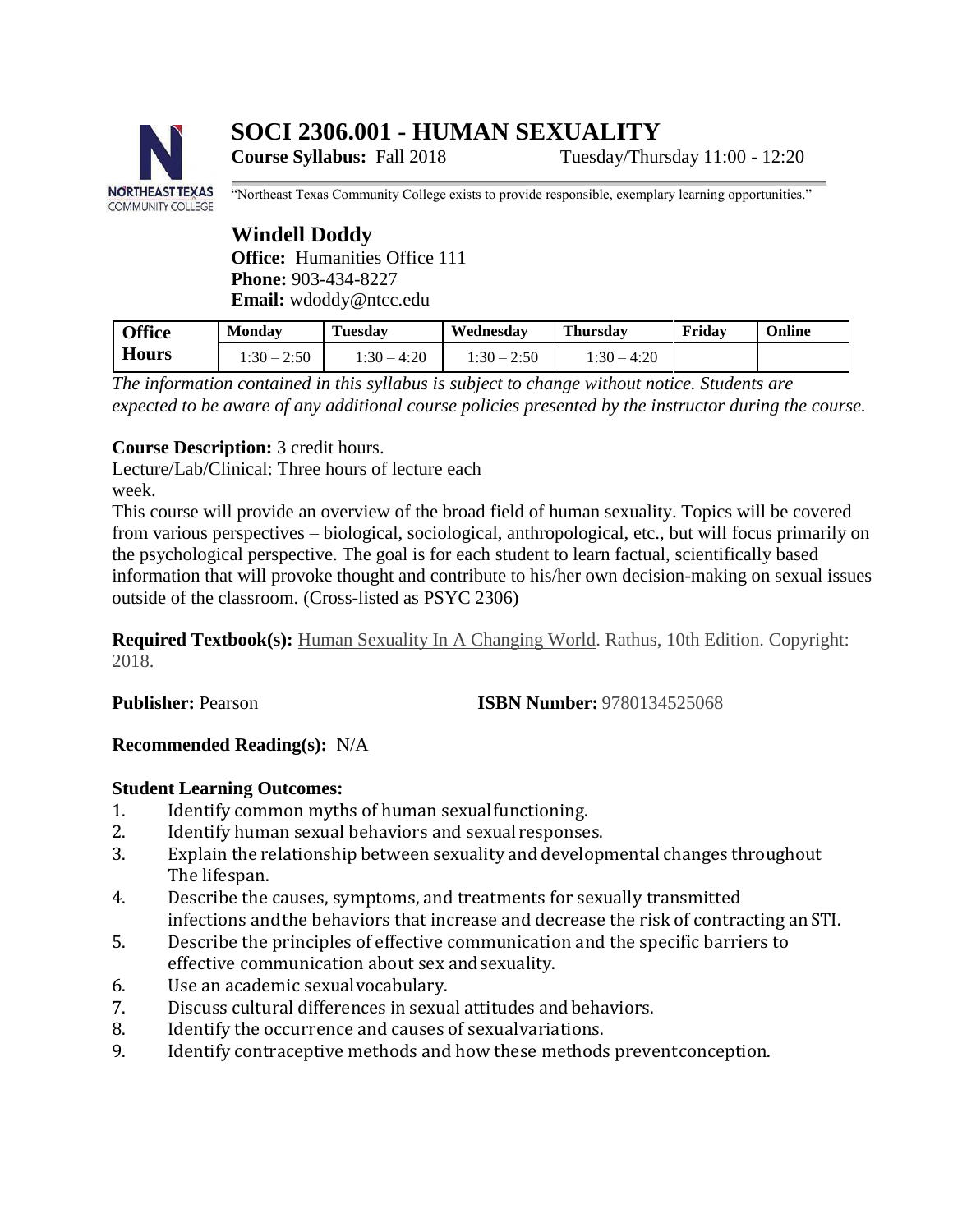## **Course Objectives:**

- 1. To provide students with a broad, interdisciplinary perspective on the biological, psychological and socio-cultural aspects of human sexuality;
- 2. To expose students to the research and scholarship that constitutes the underpinnings of knowledge in the field;
- 3. To encourage students to reflect on what they read and to apply what they learn to their personal lives;
- 4. To gain insight into the social sexual behavior of people in cultures other than our own and to develop a position of cultural relativism;
- 5. To understand the process of sexual and gender socialization and how that socialization process daily affects our adult lives;
- 6. To learn about the different ways in which people act, feel, think and define their particular situations based on their sex, gender, sexuality, age, ethnic group, geographical region, family and nationality;
- 7. To become more informed consumers of social science data;
- 8. To improve communication skills, especially writing skills, for better expression of our analyses of social life;

## **Lectures & Discussions:**

The class format for this course will be largely lecture-discussion, with some audiovisual presentations. It is important to be on time for class. This course, at times, will focus on controversial issues; an open mind and a mature attitude are essential for this course of study. Please feel free to ask questions and make comments. Be prepared to answer questions on the reading assignments and to defend your position on a given issue.

## **Evaluation/Grading Policy:**

| <b>Tests</b>          | 25% |
|-----------------------|-----|
| <b>Written Papers</b> | 25% |
| Final Exam            | 50% |

## **Tests/Exams:**

Major Tests: The will be 3 major tests. Final exam will be administered during the week of finals. The major tests will contain true/false questions, multiple choice, matching, completion recall, short answer questions such as distinguish between or compare and contrast, and an essay question (three topics: choose one). The essay questions must be written in essay form, and will be graded as an essay.

## **FINAL EXAM -- 11:00AM -- TUESDAY -- DECEMBER 11, 2018**

## **Assignments:**

The class format for this course will be largely lecture-discussion, with some audiovisual presentations. It is important to be on time for class. This course, at times, will focus on controversial issues; an open mind and a mature attitude are essential for this course of study. Please feel free to ask questions and make comments. Be prepared to answer questions on the reading assignments and to defend your position on a given issue.